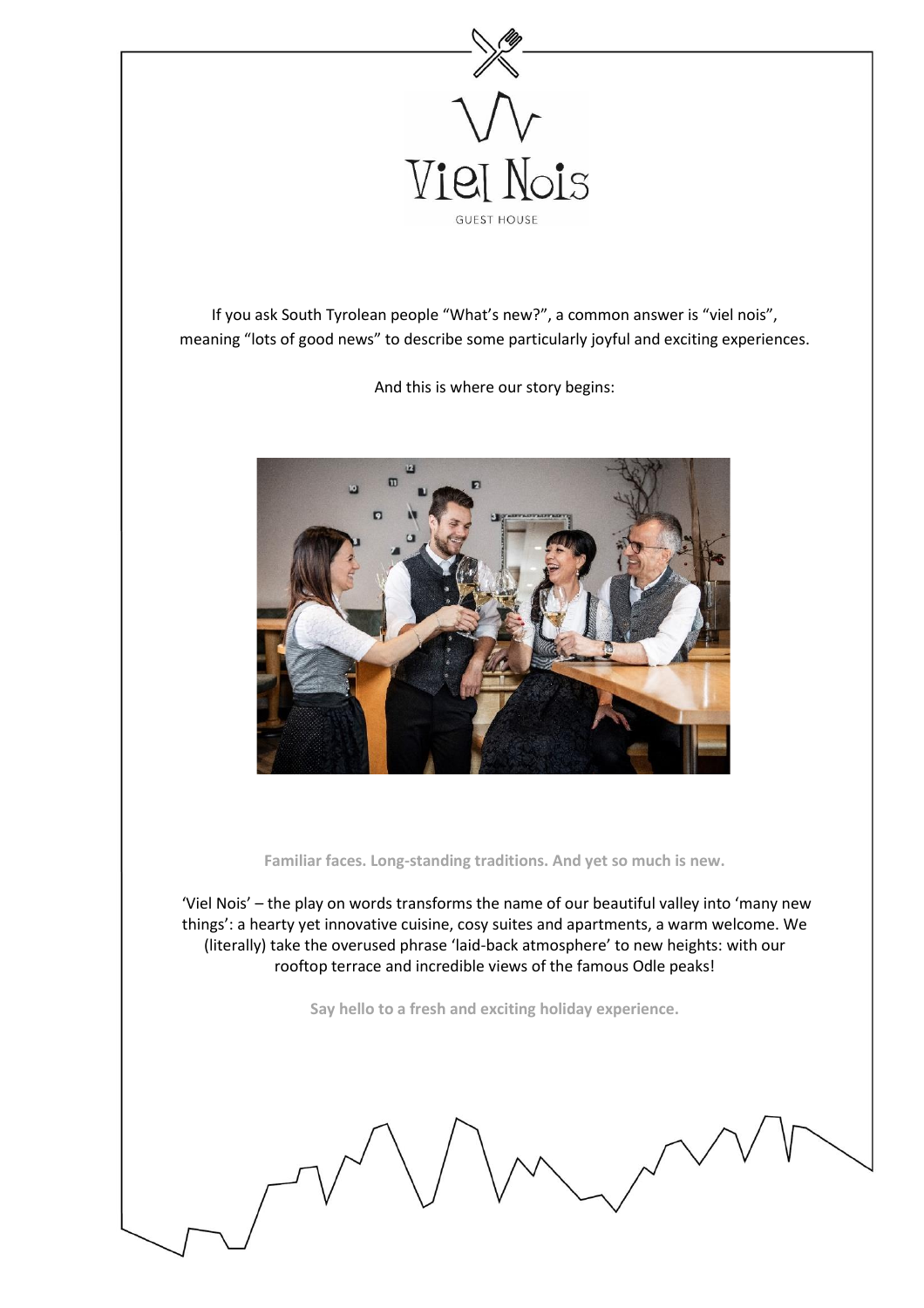## WHET YOUR APPETITE WITH OUR APERITIFS

A lot of new things… not only on your plate, but also in your glass!

| Prosecco "Ca del Ru" Valdobbiadene                                         | 0,21 | €4,00 |
|----------------------------------------------------------------------------|------|-------|
| Prosecco with elderflower                                                  | 0,21 | €4,50 |
| Martini bianco with lemon and ice                                          | 0,21 | €4,00 |
| Veneziano<br>Aperol   Prosecco and soda                                    |      | €4,50 |
| Hugo<br>Elderflower syrup, prosecco, soda and fresh mint                   |      | €4,50 |
| Erna's choice<br>Martini bianco, rose lemonade, Prosecco                   |      | €5,20 |
| The Refresher (non alcoholic)<br>Elderflower syrup, ginger ale, mint, soda |      | €5,00 |
| <b>Ginger Spritz</b><br>Homemade ginger syrup, Prosecco, soda              |      | €5,00 |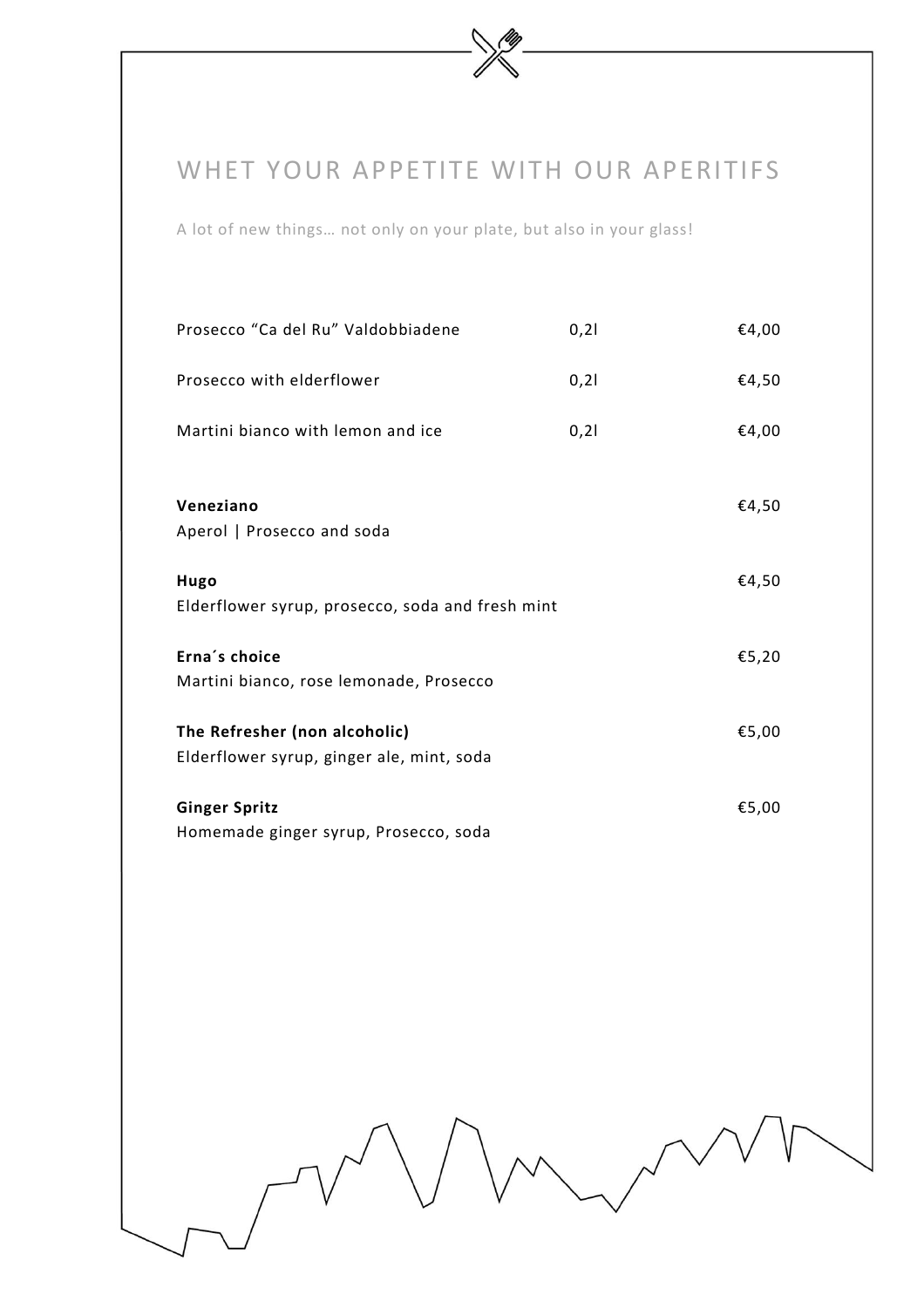## OUR WHITE WINES BY THE GLASS

| Bianco Finot from the barrel                    |           | $\frac{1}{4}$   €4,00                         | $\frac{1}{2}$   €8,00  |
|-------------------------------------------------|-----------|-----------------------------------------------|------------------------|
| Müller - Thurgau "Sass Rigais"<br>Manni Nössing | 0,11€4,40 | $\frac{1}{4}$   €9,90                         | $\frac{1}{2}$   €19,80 |
| Sauvignon "Winkl" Terlano                       | 0,11€5,20 | $\frac{1}{4}$   €11,70 $\frac{1}{2}$   €23,00 |                        |
| Eisacktaler Sylvaner Chiusa                     | 0,11€3,80 | $\frac{1}{4}$   €8,50                         | $\frac{1}{2}$   €17,00 |

# OUR RED WINES BY THE GLASS

| Merlot from the barrel            |           | $\frac{1}{4}$   €4,00 | $\frac{1}{2}$   €8,00  |
|-----------------------------------|-----------|-----------------------|------------------------|
| Lagrein "Grieser" Bolzano         | 0,11€4,00 | $\frac{1}{4}$   €9,20 | $\frac{1}{2}$   €18,40 |
| Schiava "Menzenhof" Cornaiano     | 0,11€3,80 | $\frac{1}{4}$   €9,00 | $\frac{1}{2}$   €18,00 |
| St. Magdalener "Classico" Bolzano | 0,11€3,80 | $\frac{1}{4}$   €9,00 | $\frac{1}{2}$   €18,00 |
| Blauburgunder "Schreckbichl"      | 0,11€4,00 | $\frac{1}{4}$   €9,40 | $\frac{1}{2}$   €18,60 |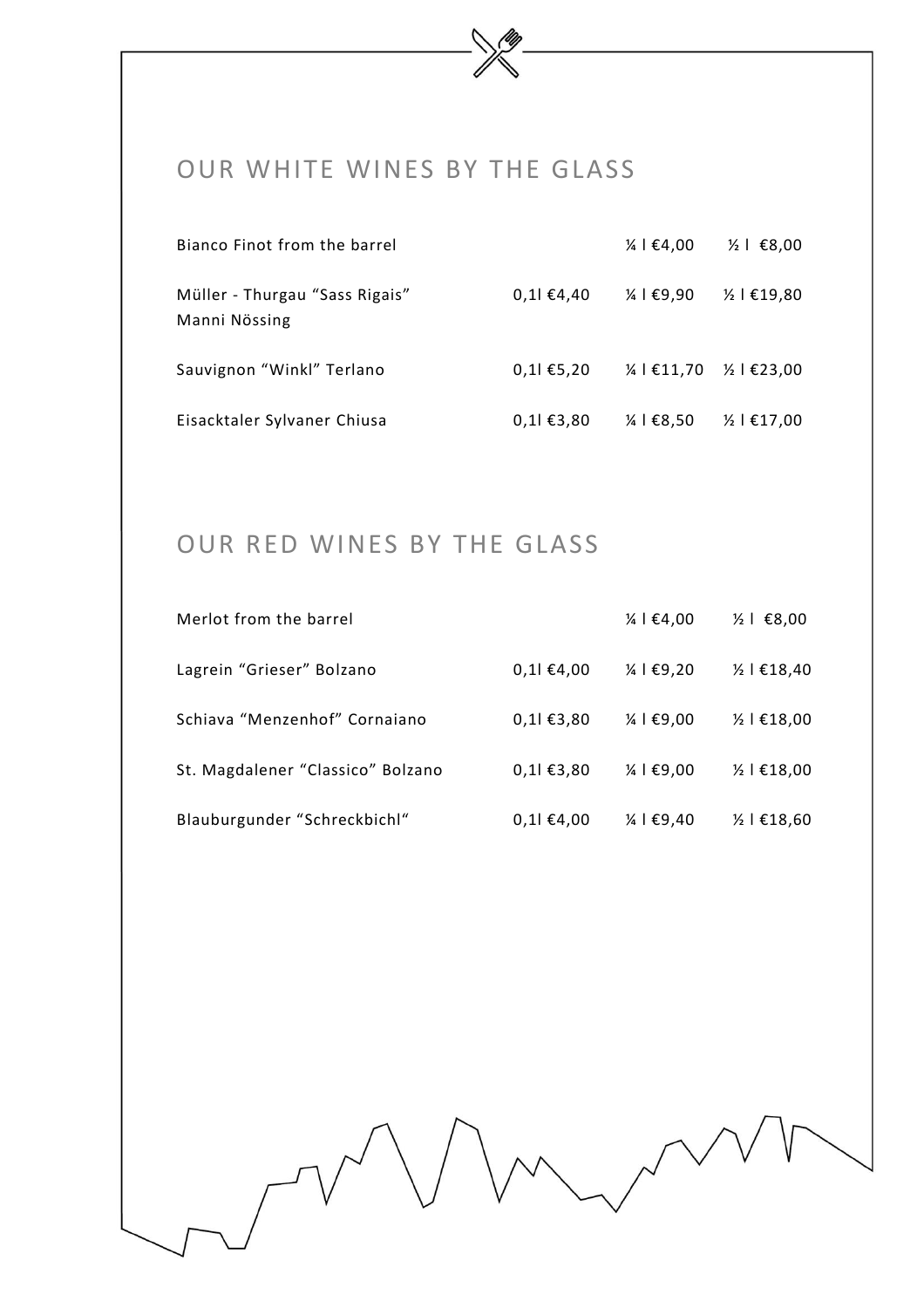# TRADITIONAL DISHES  $\mathbf{r}^{\prime}$ Cold cuts from our butcher with bacon, smoked salami sausages, furchetta lamb ham, deer salami and cheese from the "Gsoihof" farm €15,50 Variation of dumplings served with coleslaw: Speck dumpling, spinach dumpling and cheese dumpling €12,90 Traditional potato and veal stew, with roast potatoes, old recipe €16,90  $\mathcal{L}_{\mathcal{A}}^{\mathcal{A}}$ Lamb roast from Funes with herb polenta €24,50

*For the set meal we charge a surcharge of 1,50€/person.*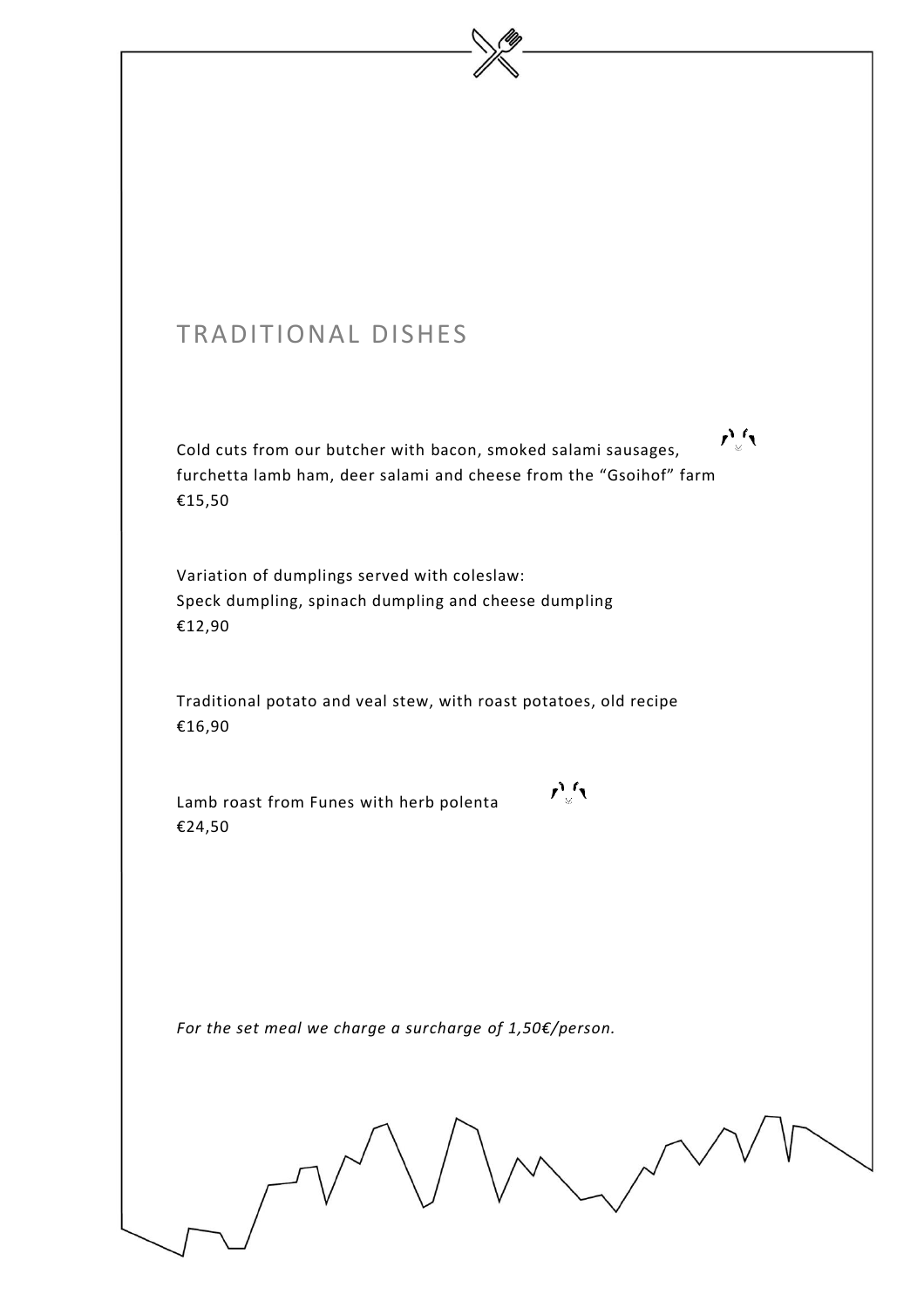## COLD STARTERS

Our Viel Nois steak tartare made of "Geisler beef" with homemade focaccia , butter & mustard sauce 120g €16,00 180g €21,00

#### $\vee$ Bruschetta trio: Salmon |Guacamole Humus | Shrimp Cocktail tomatoes | Wild garlic €12,50

Caprese with colorful cocktail tomatoes, hay milk mozzarella & basil pesto  $\mathsf{V}\left(\mathscr{F}\right)$ €11,00

Couscous with ratatouille vegetables, burrata & home pickled salmon  $\sqrt{\mathscr{L}}(\mathscr{D})$ €13,90

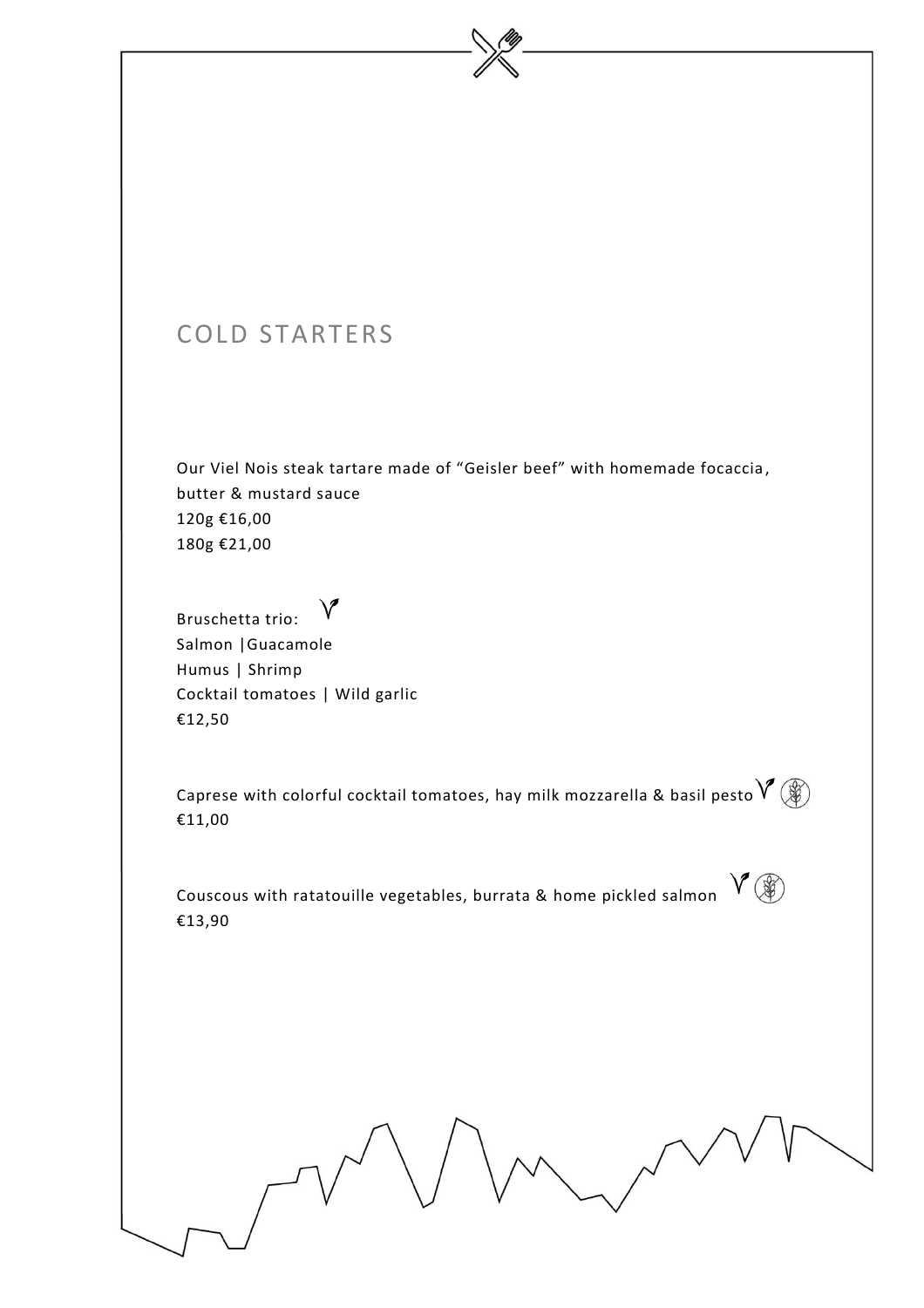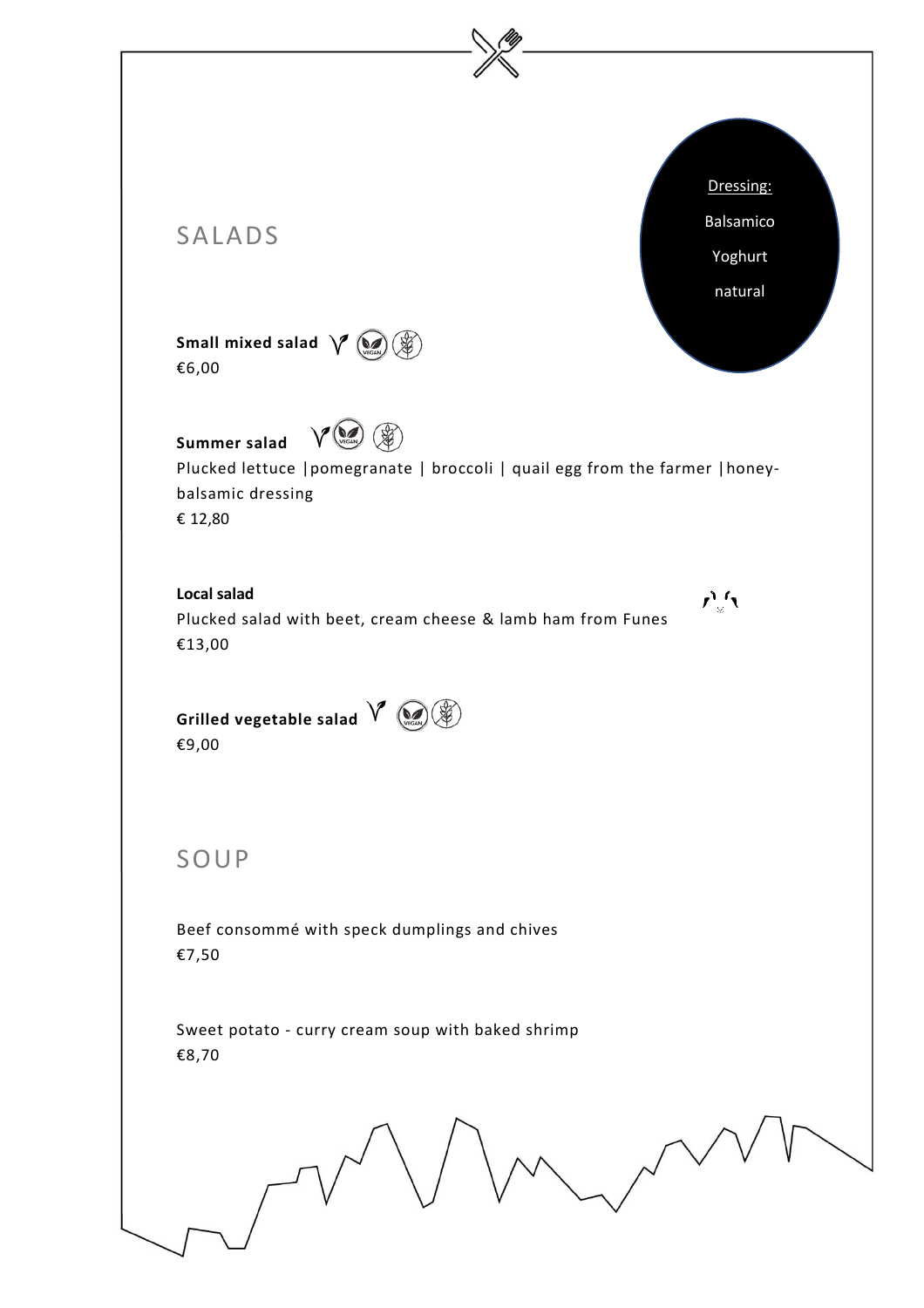## **STARTERS**

Homemade spaghetti alla chittara with stir-fried vegetables, shrimps & coconut milk

€14,90

Home-made "Viel Nois" macaroni Tomato-based meat sauce, garlic, cream, ham, and mushrooms €12,00

Wild herb risotto from Carmen's herb garden with lamb chops €15,00

## MAIN COURSES

Beef Tagliata with rocket salad, flaked parmesan cheese and wedges €26,00

Breaded pork escalope "Vienna style" served with French fries, lemon & cranberry jam €15,50

Veal cheek with celery puree & mixed summer vegetables €23,00

Cod in the foil with ratatouille vegetables & potato pearls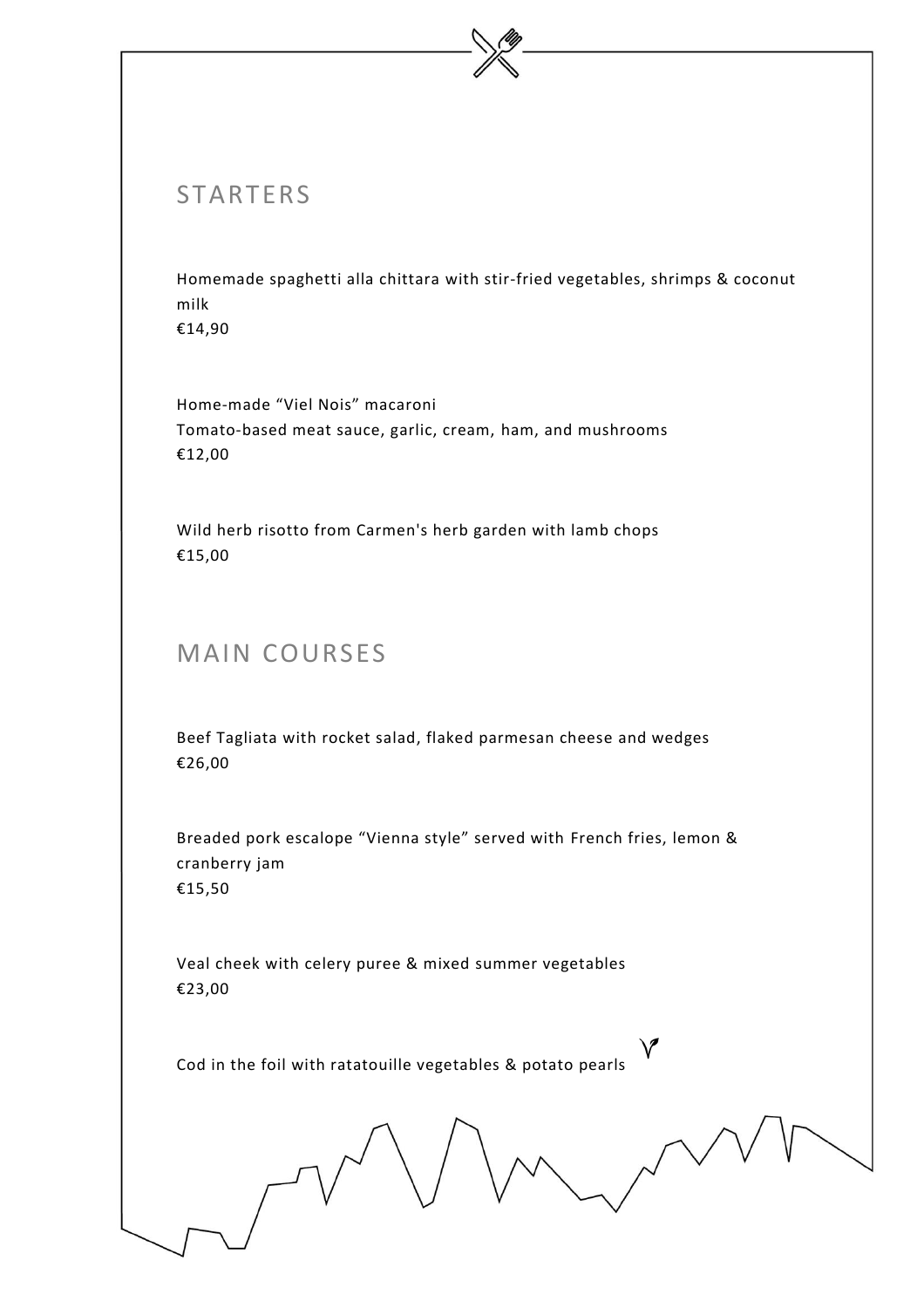|  | 0. | 00 |
|--|----|----|
|--|----|----|

## FOR OUR LITTLE GUESTS

Rapunzel spaghetti with mild tomato sauce €7,00

Pirate platter baked fish fingers with French fries €9,00

Benjamin schnitzel small Viennese schnitzel with French fries €9,50

Miss Piggy pizza tomatoes, mozzarella, ham, pineapple €8,00

Harry Potter pizza tomatoes, mozzarella, baby sausage €8,00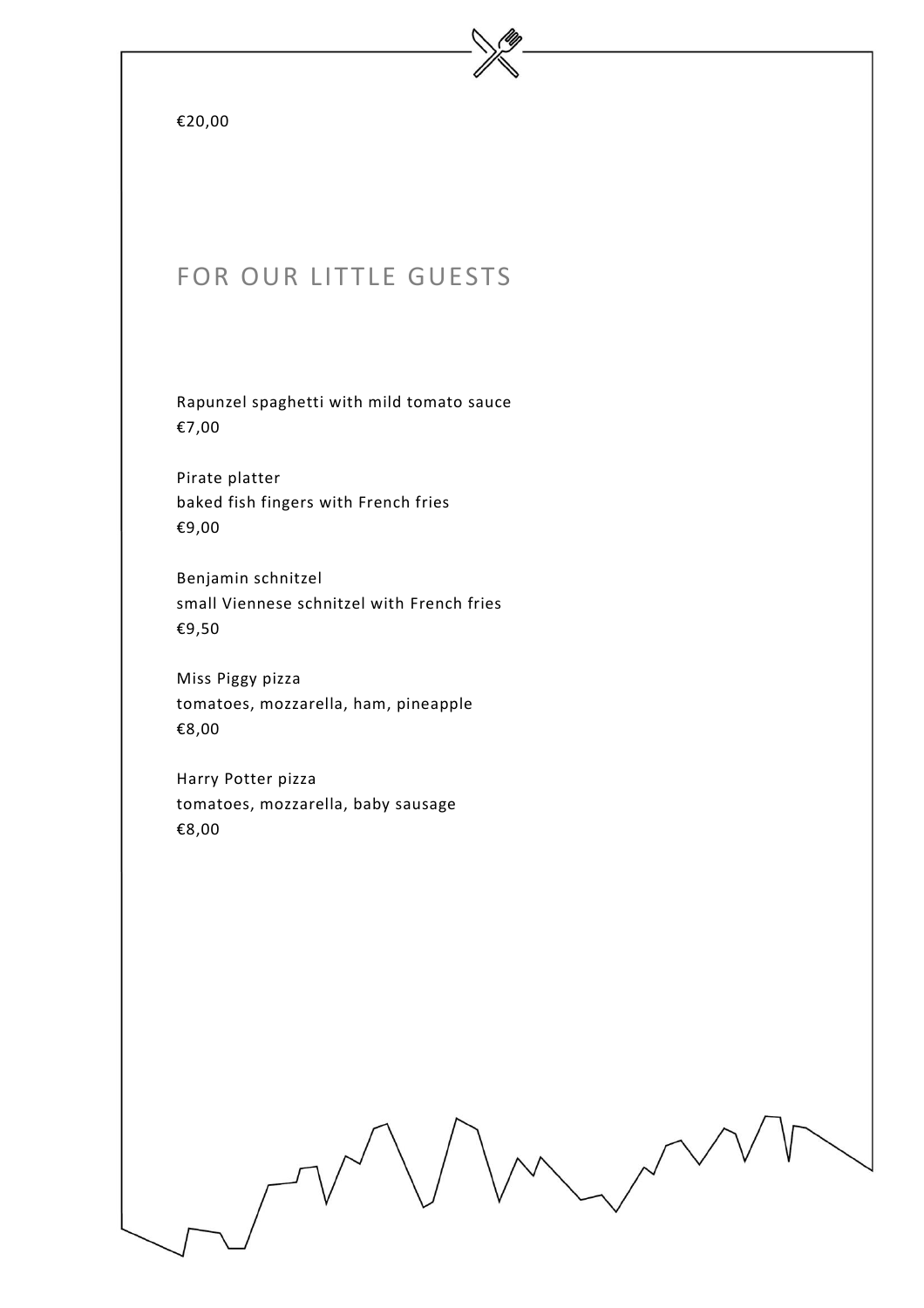#### PIZZA

#### Every Pizza is also available:

| $\sqrt{2}$ gluten - free          | €+4.00           |
|-----------------------------------|------------------|
| $\sqrt{v}$ lactose-free           | $\epsilon$ +1.50 |
| $\sqrt{x}$ with whole grain dough | €+1.00           |

#### VIEL OUR ... SPEZIAL PIZZAS

| "Steffi" pizza                                                              | €9,80  |
|-----------------------------------------------------------------------------|--------|
| Tomatoes, mozzarella, cherry tomatoes, philadelphia, cured ham              |        |
| "Migl" pizza                                                                | €10,30 |
| Tomatoes, mozzarella, spicy salami, tuna, courgettes, peperonata,           |        |
| baby mozzarella                                                             |        |
| "Jogi" pizza                                                                | €10,30 |
| Tomatoes, mozzarella, spicy salami, olives, onions, green pepperoni, garlic |        |
| "Taggl"pizza                                                                | €10,30 |
| Tomatoes, mozzarella, tuna, onions, spicy salami, gorgonzola, peperonata    |        |

#### VIEL... CALZONE & FILONCINO

| Calzone<br>Tomatoes, mozzarella, ham, mushrooms                           | €8,90  |
|---------------------------------------------------------------------------|--------|
| Tuna filoncino<br>Mozzarella, tuna, onions, oregano, extra tomatoes sauce | €9,50  |
| <b>Triple Calzone</b>                                                     | €10,40 |
|                                                                           |        |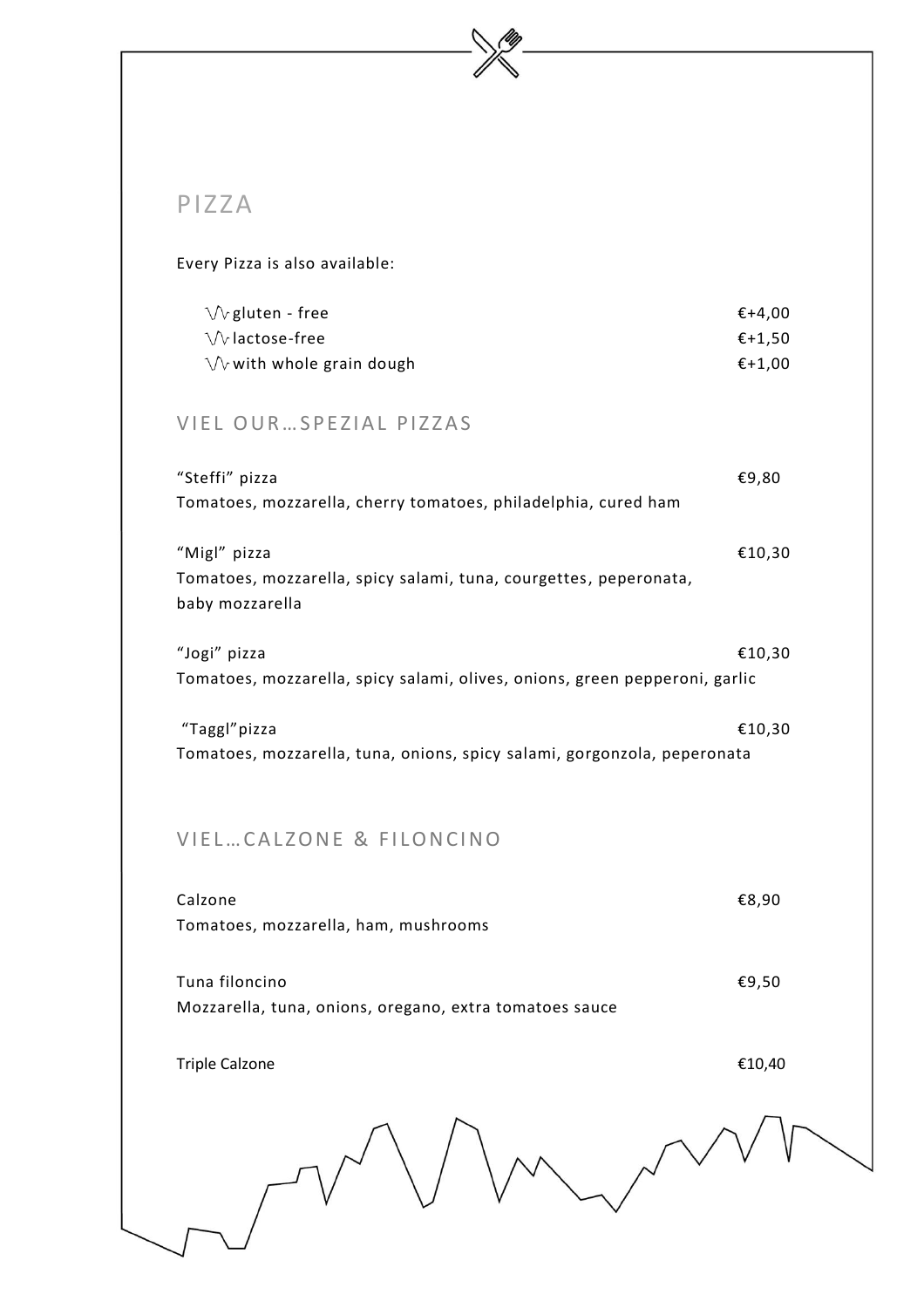| Mozzarella, ham & mushrooms, spicy salami & spinach, tuna & onion                                                        |        |  |
|--------------------------------------------------------------------------------------------------------------------------|--------|--|
| Shrimps filoncino<br>Mozzarella, gamberetti, courgettes, cherry tomatoes, grilled shrimp skewer,<br>extra tomatoes sauce | €11,80 |  |
| Curd cheese calzone<br>Mozzarella, curd cheese, cured ham, spinach                                                       | €10,40 |  |
| Ufo pizza (double base)<br>Mozzarella, ham, mushrooms, spicy salami, gorgonzola                                          | €14,50 |  |
| VIEL OUR BUFFALOES                                                                                                       |        |  |
| Pizza Bufala<br>Tomatoes, oregano, buffalo mozzarella (in the oven)                                                      | €8.90  |  |
| Pizza "Light"<br>Tomatoes, buf falo mozzarella, cherry tomatoes, basil                                                   | €9.40  |  |
| VielFitness<br>Tomatoes, dates, rocket, buffalo mozzarella (in the oven)                                                 | €10.20 |  |
| VIEL THE FISH                                                                                                            |        |  |
| Norwegian Pizza<br>Tomatoes, mozzarella, salmon, Philadelphia, rocket                                                    | €11.80 |  |
| Seafood Pizza<br>Tomaten, mozzarella and seafood                                                                         | €10.80 |  |
| Shrimp Pizza<br>Tomato, mozzarella and shrimps                                                                           | €10.20 |  |
| <b>Naples</b><br>Tomato, mozzarella, anchovies                                                                           | €8.30  |  |
|                                                                                                                          |        |  |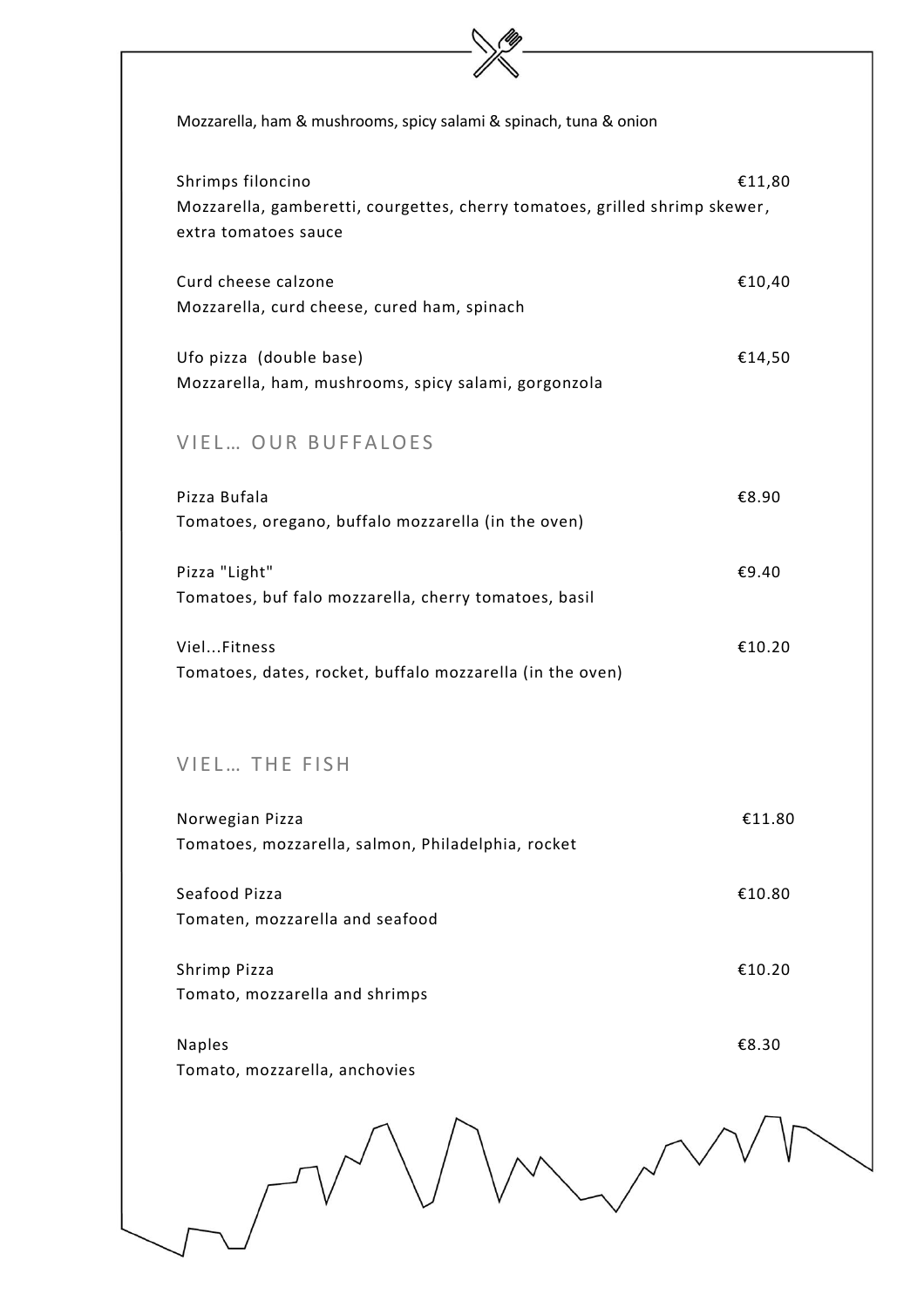#### VIEL... VEGETARIAN

| Vegetarian                                                                 | €10.00 |
|----------------------------------------------------------------------------|--------|
| Tomatoes, mozzarella, spinach, courgettes, peppers, aubergines, asparagus, |        |
| parmesan                                                                   |        |
|                                                                            |        |
| Pizza Kabir                                                                | €9.50  |
| Tomatoes, mozzarella, brie, fresh tomatoes & basil                         |        |
|                                                                            |        |
| Gourmet Pizza                                                              | €9.70  |
| Tomatoes, mozzarella, spinach, asparagus, porcini                          |        |
|                                                                            |        |
| <b>Spring Pizza</b>                                                        | €9.40  |
| Tomato, mozzarella, fresh tomatoes, rocket and oregano                     |        |
|                                                                            |        |
| Greek Pizza                                                                | €9.70  |
| Tomatoes, mozzarella, feta cheese, cherry tomatoes and olives              |        |
|                                                                            |        |
| Pizza Ruefen                                                               | €9.90  |
| Calzone - one half stuffed with gorgonzola and spinach;                    |        |
| The other half stuffed with tomatoes, mozzarella, courgettes, peppers,     |        |
| aubergines, parmesan                                                       |        |
|                                                                            |        |

VIEL LOCAL

 $\mathcal{L}_{\mathcal{A}}^{\mathcal{A}}$ 

Spectacled sheep pizza **€12**,50 Tomatoes, buffalo mozzarella (in the oven), ham from the sheep of Funes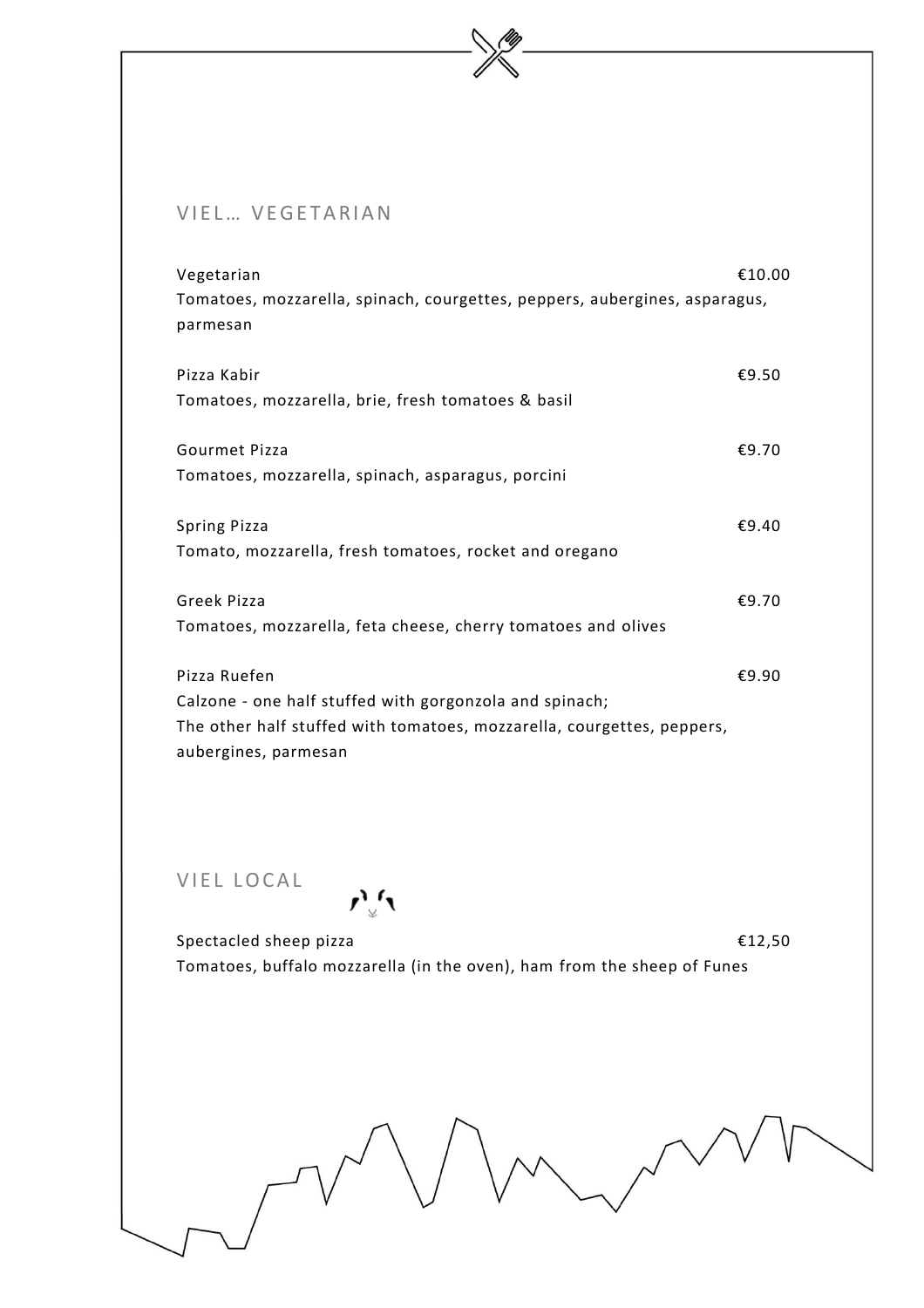#### VIEL... OUR CLASSICS

| Margherita<br>Tomatoes, mozzarella, oregano                                                     | €7,00 |
|-------------------------------------------------------------------------------------------------|-------|
| Marinara<br>Tomatoes, oregano, garlic                                                           | €6,50 |
| Tuna pizza<br>Tomatoes, mozzarella, tuna                                                        | €9,00 |
| Ham & mushrooms<br>Tomatoes, mozzarella, ham, mushrooms, oregano                                | €9,00 |
| Diavola<br>Tomatoes, mozzarella, spicy salami, green pepperoni, olives                          | €9,30 |
| Four cheese pizza<br>Tomatoes, various cheese varieties                                         | €9,00 |
| Capricciosa<br>Tomatoes, mozzarella, ham, artichokes, mushrooms, capers, oregano                | €9,50 |
| <b>Viel Nois</b><br>Tomatoes, mozzarella, fresh tomatoes, mushrooms, porcini, gorgonzola, bacon | €9,90 |
| Pastore<br>Tomatoes, various cheese varieties, spicy salami                                     | €9,70 |
| Calabrese<br>Tomatoes, mozzarella, spicy salami, peperonata, onions                             | €9,50 |
| <b>Boscaiola</b><br>Tomatoes, mozzarella, wild mushrooms                                        | €9,90 |
|                                                                                                 |       |

 $\mathcal{D}$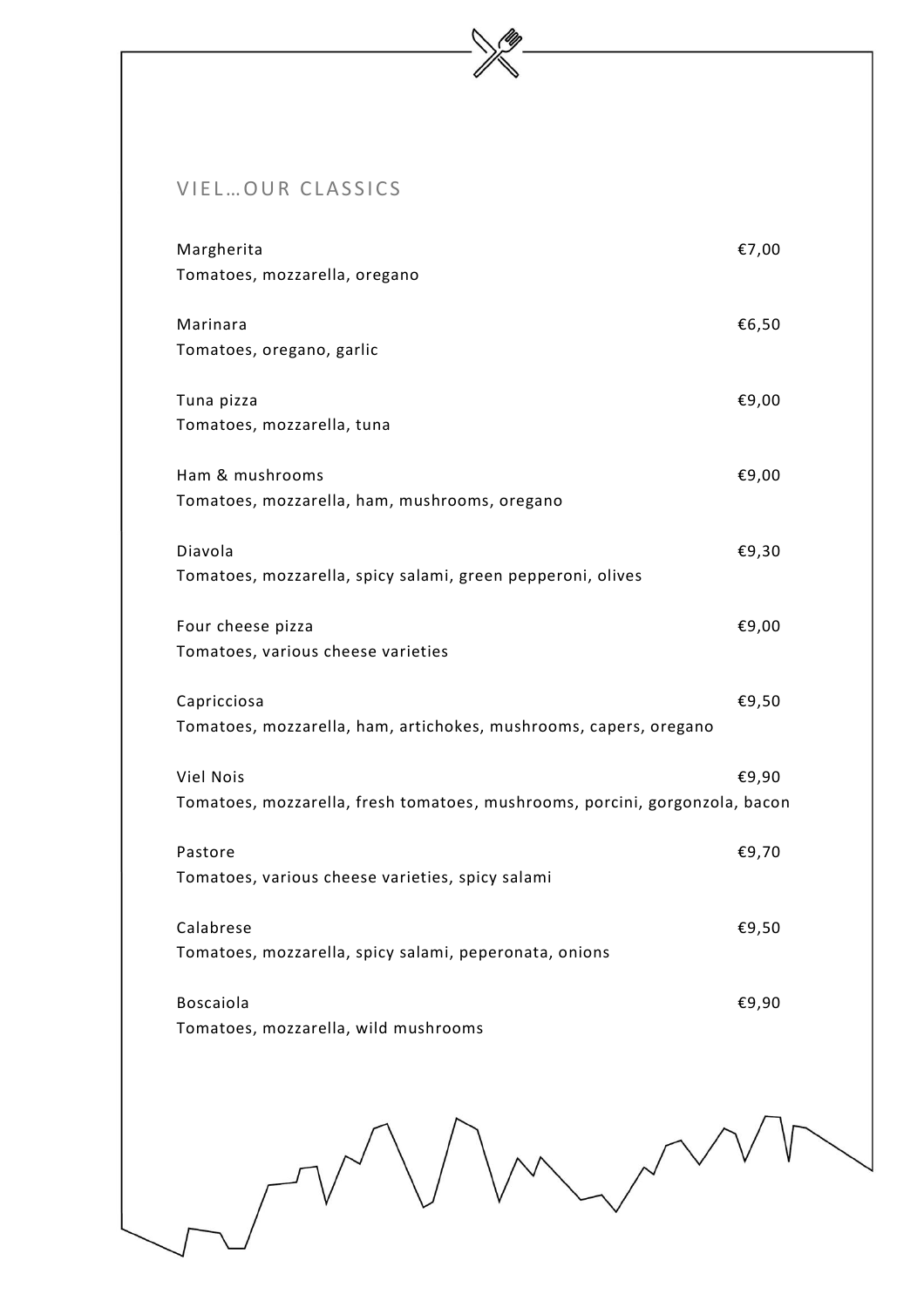|  | Disco                                                                    | €9,50  |  |
|--|--------------------------------------------------------------------------|--------|--|
|  | Tomatoes, mozzarella, ham, mushrooms, spicy salami                       |        |  |
|  | <b>Bacio</b>                                                             | €9,40  |  |
|  | Tomatoes, mozzarella, spicy salami, gorgonzola, onions                   |        |  |
|  | Pietro Pizzi                                                             | €9,70  |  |
|  | Tomatoes, mozzarella, anchovies, mushrooms, peperoncino, spicy salami    |        |  |
|  | Rotonda                                                                  | €9,50  |  |
|  | Tomatoes, mozzarella, fresh tomatoes, courgettes, spicy salami           |        |  |
|  | Farmers pizza                                                            | €9,90  |  |
|  | Tomatoes, mozzarella, garlic, pepperoni, onions, egg                     |        |  |
|  | Pizza from the boss                                                      | €9,50  |  |
|  | Tomatoes, mozzarella, courgettes, brie, tuna, spicy salami               |        |  |
|  | Gampenalm                                                                | €9,70  |  |
|  | Tomaotes, mozzarella, mushrooms, gorgonzola, bacon                       |        |  |
|  | <b>Bresaola</b>                                                          | €10,00 |  |
|  | Tomatoes, mozzarella, bresaola, rocket salad, parmesan                   |        |  |
|  | Hunter's pizza                                                           | €9,80  |  |
|  | Tomatoes, mozzarella, mushrooms, pancetta, onions, garlic                |        |  |
|  | Siciliana<br>Tomatoes, mozzarella, capers, anchovies, spicy salami       | €10,00 |  |
|  |                                                                          |        |  |
|  | Ötzi<br>Tomatoes, mozzarella, porcini, gorgonzola, spicy salami          | €9,80  |  |
|  |                                                                          |        |  |
|  | Pizzaiola<br>Tomatoes, mozzarella, ham, gorgonzola, spicy salami, garlic | €9,80  |  |
|  |                                                                          |        |  |
|  | Viagra<br>Tomatoes, mozzarella, tuna, spicy salami, green peppers        | €9,50  |  |
|  |                                                                          |        |  |
|  |                                                                          |        |  |
|  |                                                                          |        |  |
|  |                                                                          |        |  |
|  |                                                                          |        |  |